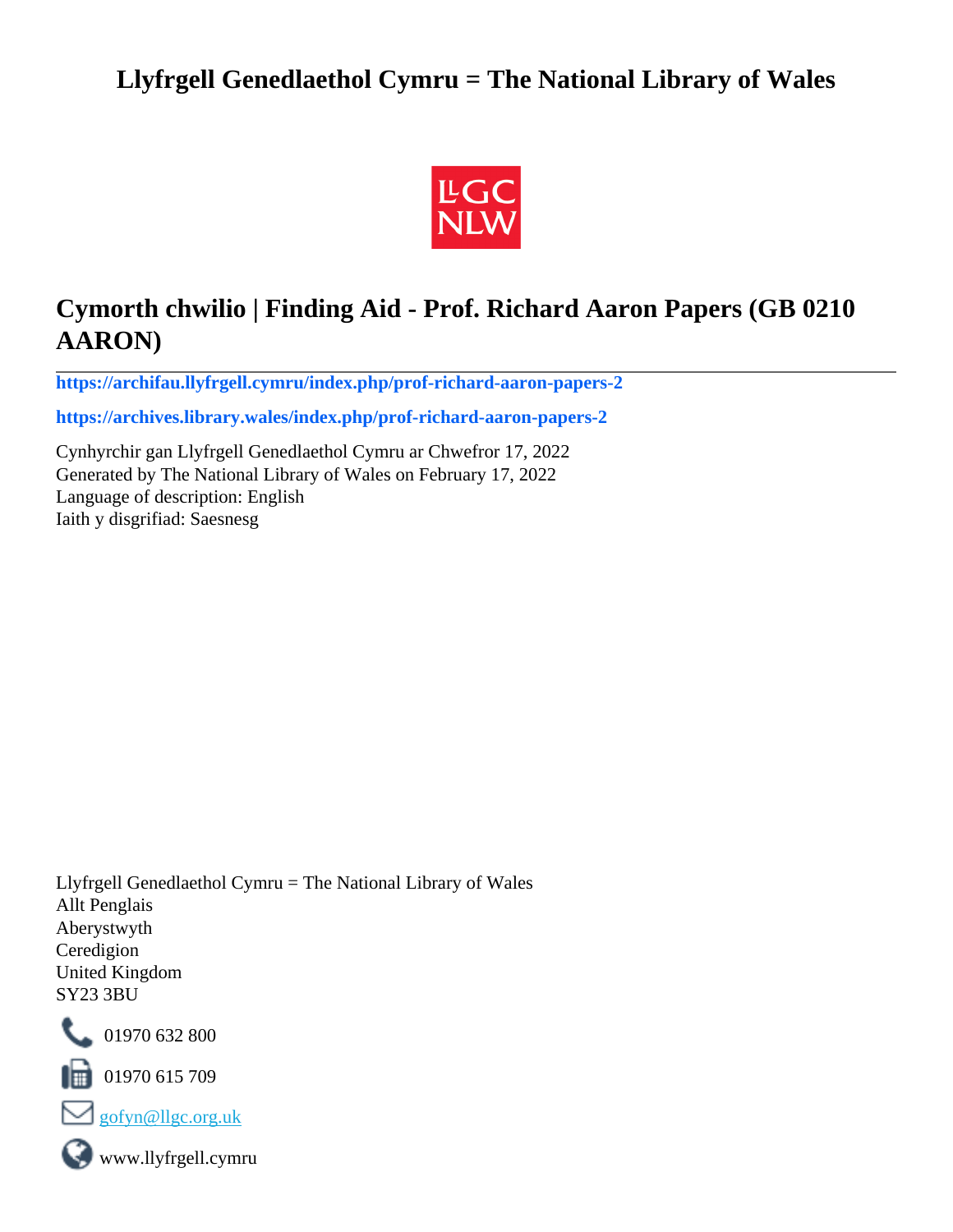# **Tabl cynnwys | Table of contents**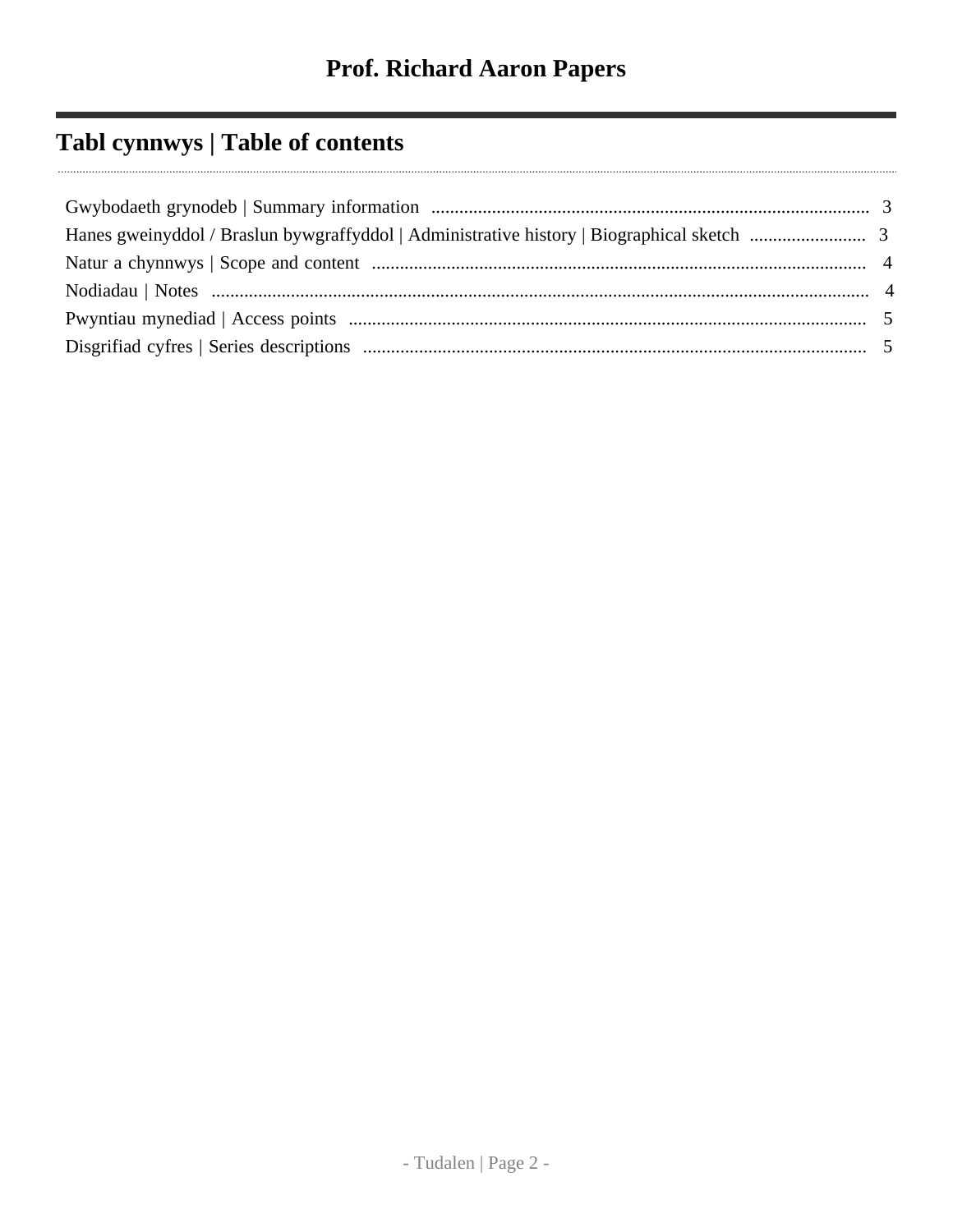## <span id="page-2-0"></span>**Crynodeb o wybodaeth | Summary of information**

| <b>Lleoliad   Repository:</b>                                                       | Llyfrgell Genedlaethol Cymru $=$ The National Library of Wales                                                           |
|-------------------------------------------------------------------------------------|--------------------------------------------------------------------------------------------------------------------------|
| <b>Teitl</b>   Title:                                                               | Prof. Richard Aaron Papers                                                                                               |
| Cod cyfeirnod  <br><b>Reference code:</b>                                           | <b>GB 0210 AARON</b>                                                                                                     |
| Virtua system control<br>number [alternative]:                                      | vtls003844505                                                                                                            |
| Project identifier<br>[alternative]:                                                | <b>ANW</b>                                                                                                               |
| <b>Dyddiad</b>   Date:                                                              | 1904-1981 (dyddiad creu   date of creation)                                                                              |
| Disgrifiad ffisegol  <br><b>Physical description:</b>                               | 0.117 cubic metres (13 boxes)                                                                                            |
| Lleoliad ffisegol  <br><b>Physical location:</b>                                    | ARCH/MSS (GB0210)                                                                                                        |
| Dyddiadau creu,<br>golygu a dileu   Dates<br>of creation, revision<br>and deletion: | April 2003.                                                                                                              |
| Nodyn   Note<br>[sourcesDescription]:                                               | The following sources were used to compile this description: NLW,<br>Minor Lists and Summaries, 1987; Who Was Who (2001) |
| Nodyn   Note<br>[generalNote]:                                                      | Title supplied from contents of fonds.                                                                                   |

# <span id="page-2-1"></span>**Hanes gweinyddol / Braslun bywgraffyddol | Administrative history | Biographical sketch**

#### **Nodyn | Note**

Richard Ithamar Aaron (1901-1987), philosopher and academic, was born in Ynystawe, Swansea, Glamorgan, and educated at Ystalyfera Grammar School, Cardiff University College, and Oriel College, Oxford. He was Professor of Philosophy at University College of Wales, Aberystwyth, 1932-1969. He was involved with many organisations: he was chairman of the Central Advisory Council for Education (Wales), 1946-1952, a member of the Council for Wales and Monmouthshire, 1956-1963, a member of the BBC General Advisory Council, 1962-1973, and chairman of the Library Advisory Council (Wales), 1965-1972. He contributed to several periodicals and wrote several books on philsophy, including The Nature of Knowing (London, 1930), Hanes Athroniaeth (Cardiff, 1932), The Theory of Universals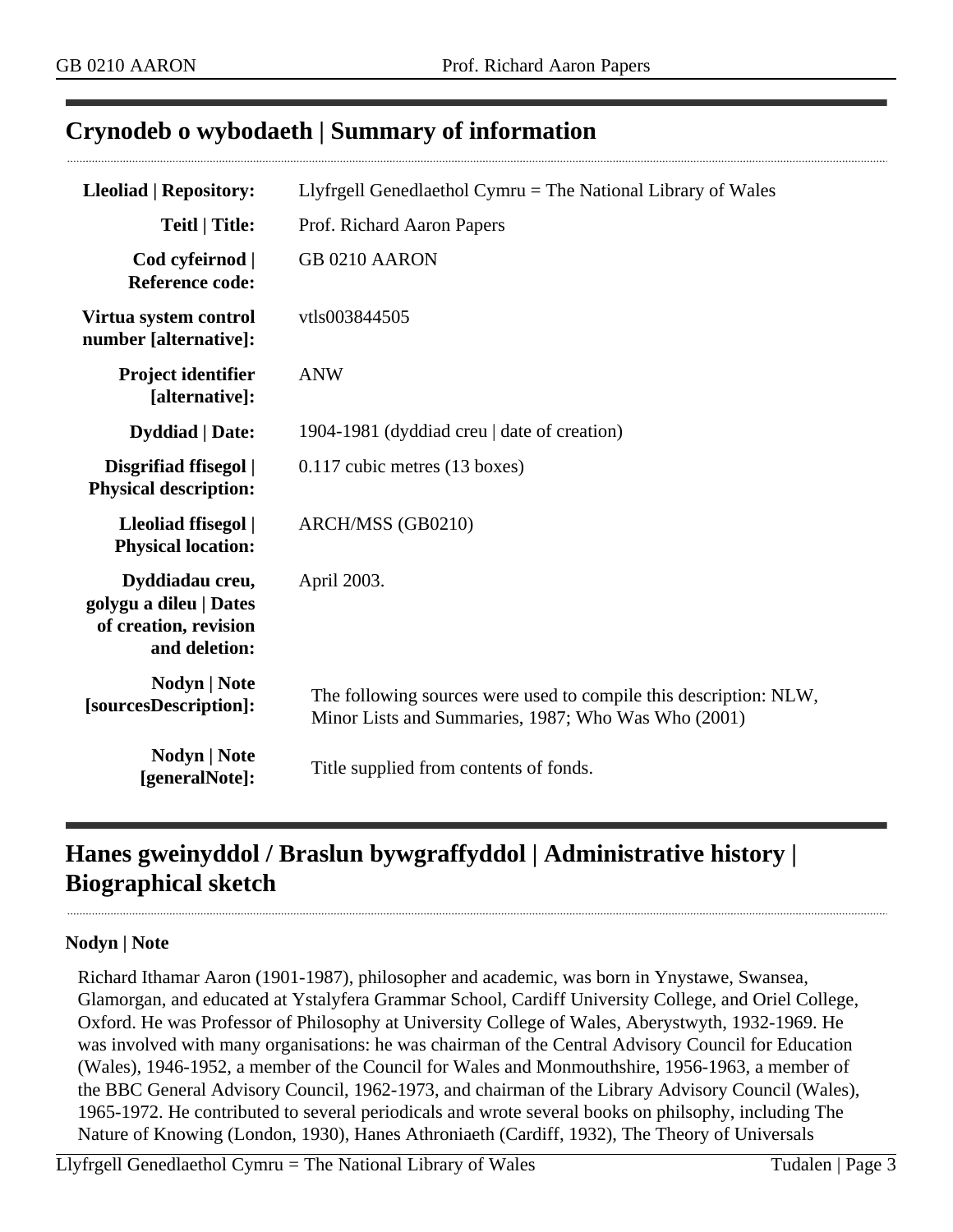(London, 1952) and Knowing and the Function of Reason (Oxford, 1971). He was married to Rhiannon Morgan, of Aberystwyth, and they had two sons and three daughters. He was awarded an Honorary DLitt by the University of Wales, 1973. He died 29 March 1987.

# <span id="page-3-0"></span>**Natur a chynnwys | Scope and content**

Drafts of Knowing and the Function of Reason (Oxford, 1971); draft of an unpublished monograph, 'Comte, Mill and Durkheim: the epistemological issues', [1970s?]; reviews of Aaron's published works and related material, 1936-1972; draft lectures, articles and teaching notes, 1956-1977; personal and family papers, 1904-1977; personal and academic correspondence, 1932-1976; correspondence relating to the resignation of Goronwy Rees as Principal of UCW, Aberystwyth, 1956; minutes, correspondence and papers relating to the Central Advisory Council for Education (Wales), 1946-1951, the Council for Wales and Monmouthshire, 1958-1963, and the BBC General Advisory Council, 1963-1971; discussion papers for meetings of the British Academy, 1980-1981; and papers relating to Welsh-medium higher education, 1955-1975. With the exception of Knowing and the Function of Reason, there appear to be no papers relating to his books.

## <span id="page-3-1"></span>**Nodiadau | Notes**

## **Nodiadau teitl | Title notes**

#### **Ffynhonnell | Immediate source of acquisition**

Donated by his wife, Mrs Rhiannon Aaron, Aberystwyth, 1986.

#### **Trefniant | Arrangement**

Arranged into the following: committee work; philosophy teaching and research; and miscellaneous.

#### **Cyfyngiadau ar fynediad | Restrictions on access**

Readers consulting modern papers in the National Library of Wales are required to sign the 'Modern papers - data protection' form.

#### **Amodau rheoli defnydd | Conditions governing use**

Usual copyright laws apply.

#### **Rhestrau cymorth | Finding aids**

A hard copy of the catalogue is available in Minor Lists and Summaries, 1987, pp. 1-2, at the National Library of Wales.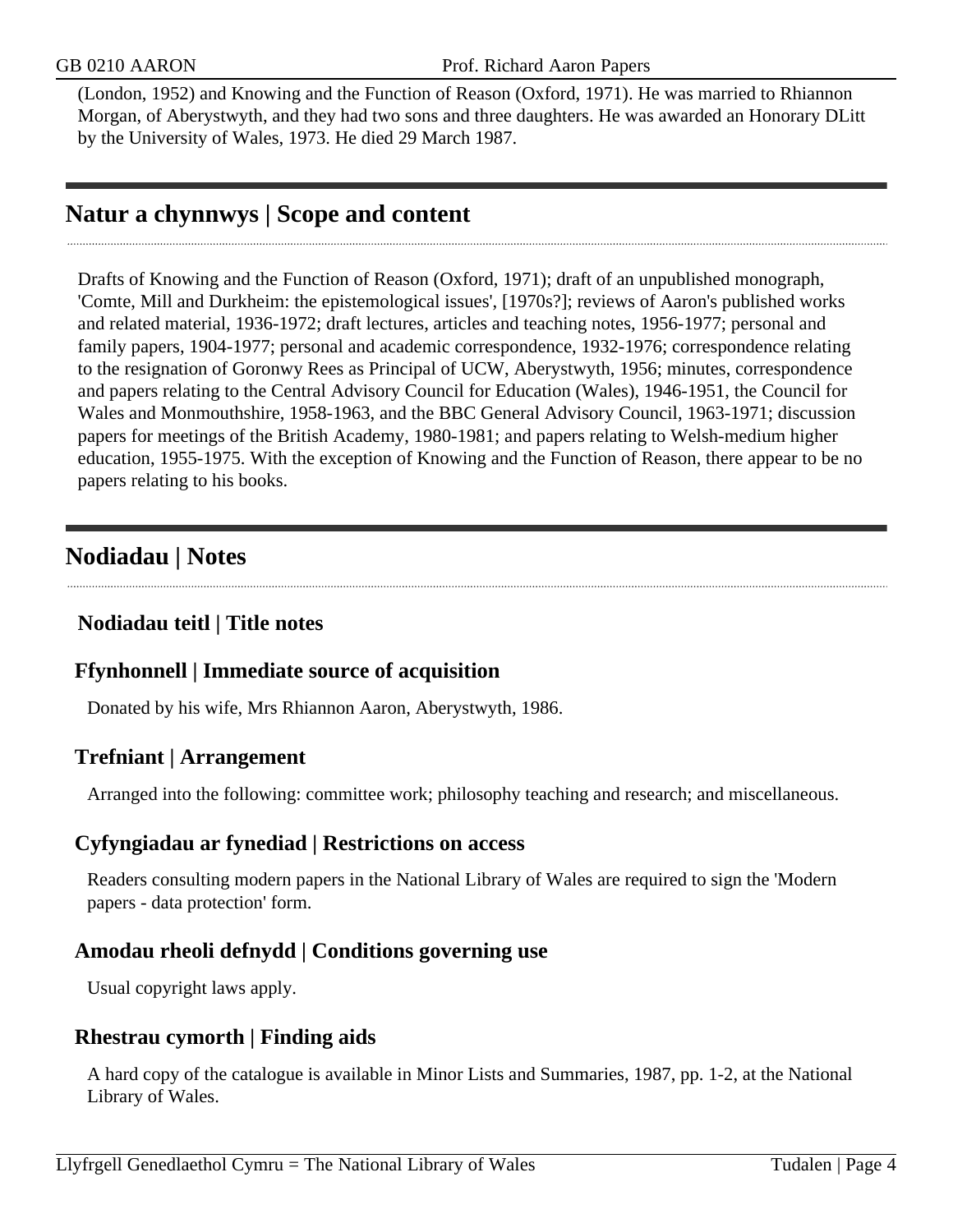#### **Disgrifiadau deunydd | Related material**

Miscellaneous photographs are in National Library of Wales, Special Collections (PE 5236-9).

#### **Ychwanegiadau | Accruals**

Accruals are not expected.

#### **Nodiadau eraill | Other notes**

• **Dynodwr sefydliad | Institution identifier**: Llyfrgell Genedlaethol Cymru = The National Library of Wales

## <span id="page-4-0"></span>**Pwyntiau mynediad | Access points**

- Great Britain. Council for Wales and Monmouthshire.
- University College of Wales (Aberystwyth, Wales)
- Great Britain. Central Advisory Council for Education (Wales)
- BBC General Advisory Council.
- Aaron, Richard I. (Richard Ithamar), 1901-1987 -- Archives (pwnc) | (subject)
- Rees, Goronwy, 1909- (pwnc) | (subject)
- Philosophy -- Wales. (pwnc) | (subject)
- Education, Higher -- Wales. (pwnc) | (subject)
- College teachers -- Wales -- Aberystwyth. (pwnc) | (subject)
- Bilingualism -- Wales. (pwnc) | (subject)
- Aberystwyth (Wales) (pwnc) | (subject)

# <span id="page-4-1"></span>**Disgrifiad cyfres | Series descriptions**

#### **Is-fonds | Subfonds 1-26. vtls005480504 ISYSARCHB26: Committee work,**

Dyddiad | Date: 1946-1981. (dyddiad creu) | (date of creation)

Lleoliad ffisegol | Physical location: ARCH/MSS (GB0210)

Nodyn | Note [generalNote]:

Preferred citation: 1-26.

#### **Cyfres | Series 1-5. vtls005480505 ISYSARCHB26: Central Advisory Council for Education (Wales),**

Dyddiad | Date: 1946-1951. (dyddiad creu) | (date of creation)

Lleoliad ffisegol | Physical location: ARCH/MSS (GB0210)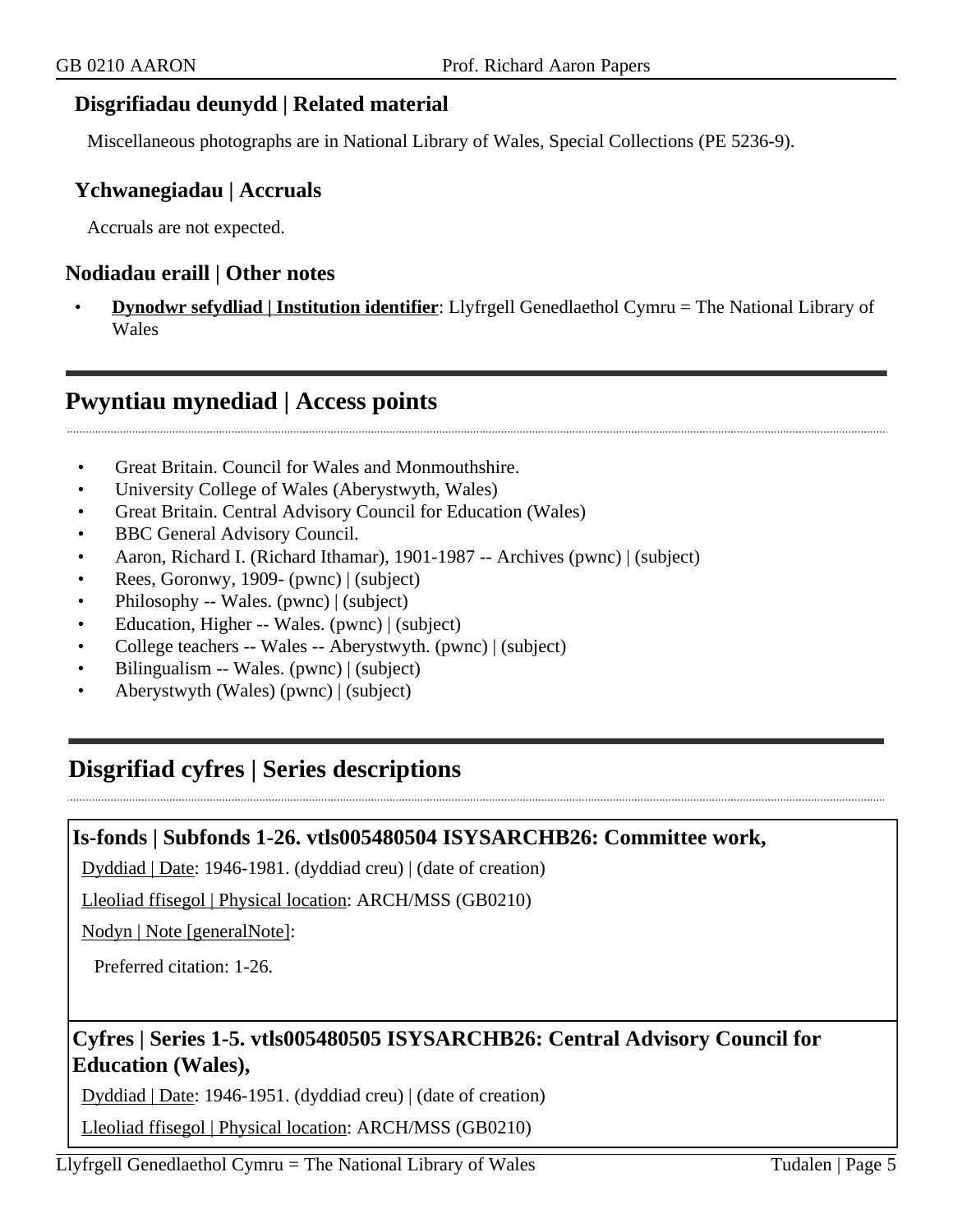ISYSARCHB26

8. vtls005480510 ISYSARCHB26

| Nodyn   Note [generalNote]:         |                                                                         |                                           |                                               |
|-------------------------------------|-------------------------------------------------------------------------|-------------------------------------------|-----------------------------------------------|
| Preferred citation: 1-5.            |                                                                         |                                           |                                               |
|                                     |                                                                         |                                           |                                               |
|                                     |                                                                         | FFeil / rhestr eitemau   File / item list |                                               |
| Cod cyfeirnod<br>Reference code     | Teitl   Title                                                           | Dyddiadau   Dates                         | Disgrifiad ffisegol   Physical<br>description |
| $1-5.$                              | File - Minutes, correspondence and                                      | 1946-1951.                                |                                               |
| vtls005480506<br><b>ISYSARCHB26</b> | reports,                                                                |                                           |                                               |
|                                     | Nodyn   Note [generalNote]:                                             |                                           |                                               |
|                                     | Preferred citation: 1-5.                                                |                                           |                                               |
|                                     | Lleoliad ffisegol   Physical location:                                  |                                           |                                               |
|                                     | ARCH/MSS (GB0210)                                                       |                                           |                                               |
|                                     | Cyfres   Series 6-22. vtls005480507 ISYSARCHB26: Council for Wales and  |                                           |                                               |
| Monmouthshire,                      |                                                                         |                                           |                                               |
|                                     | Dyddiad   Date: 1958-1963. (dyddiad creu)   (date of creation)          |                                           |                                               |
|                                     | Lleoliad ffisegol   Physical location: ARCH/MSS (GB0210)                |                                           |                                               |
| Nodyn   Note [generalNote]:         |                                                                         |                                           |                                               |
| Preferred citation: 6-22.           |                                                                         |                                           |                                               |
|                                     |                                                                         |                                           |                                               |
|                                     | Is-gyfres   Subseries 6-8. vtls005480508 ISYSARCHB26: General meetings, |                                           |                                               |
|                                     | Dyddiad   Date: 1958-1963. (dyddiad creu)   (date of creation)          |                                           |                                               |
|                                     | Lleoliad ffisegol   Physical location: ARCH/MSS (GB0210)                |                                           |                                               |
| Nodyn   Note [generalNote]:         |                                                                         |                                           |                                               |
| Preferred citation: 6-8.            |                                                                         |                                           |                                               |
|                                     |                                                                         |                                           |                                               |
|                                     |                                                                         | FFeil / rhestr eitemau   File / item list |                                               |
| Cod cyfeirnod                       | Teitl   Title                                                           | Dyddiadau   Dates                         | Disgrifiad ffisegol   Physical                |
| Reference code                      |                                                                         |                                           | description                                   |
| $6-7.$                              | File - Minutes,                                                         | 1959-1963.                                |                                               |
| vtls005480509                       |                                                                         |                                           |                                               |

ARCH/MSS (GB0210)

*Nodyn | Note [generalNote]*: Preferred citation: 6-7.

*Lleoliad ffisegol | Physical location*:

**File - Correspondence,** 1958-1963.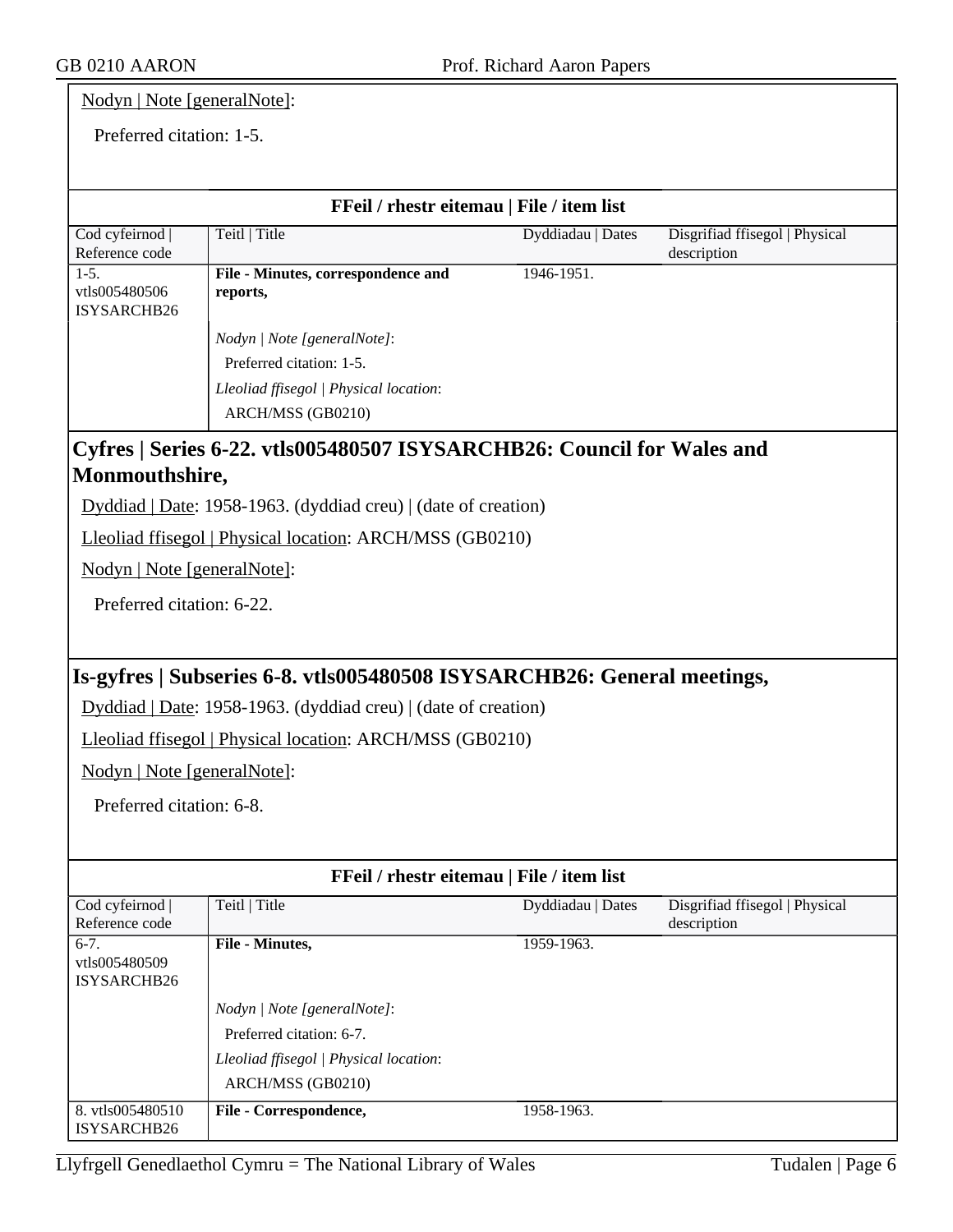*Nodyn | Note [generalNote]*: Preferred citation: 8. *Lleoliad ffisegol | Physical location*: ARCH/MSS (GB0210)

## **Is-gyfres | Subseries 9-15. vtls005480511 ISYSARCHB26: Cultural panel (including the Welsh language in education and broadcasting),**

Dyddiad | Date: 1960-1963. (dyddiad creu) | (date of creation)

Lleoliad ffisegol | Physical location: ARCH/MSS (GB0210)

Nodyn | Note [generalNote]:

Preferred citation: 9-15.

| FFeil / rhestr eitemau   File / item list |                                                                     |                   |                                               |
|-------------------------------------------|---------------------------------------------------------------------|-------------------|-----------------------------------------------|
| Cod cyfeirnod  <br>Reference code         | Teitl   Title                                                       | Dyddiadau   Dates | Disgrifiad ffisegol   Physical<br>description |
| $9-13.$<br>vtls005480512<br>ISYSARCHB26   | File - Minutes and related papers,                                  | 1960-1963.        |                                               |
|                                           | Nodyn   Note [generalNote]:                                         |                   |                                               |
|                                           | Preferred citation: 9-13.                                           |                   |                                               |
|                                           | Lleoliad ffisegol   Physical location:                              |                   |                                               |
|                                           | ARCH/MSS (GB0210)                                                   |                   |                                               |
| 14. vtls005480513<br><b>ISYSARCHB26</b>   | File - Correspondence,                                              | 1960-1963.        |                                               |
|                                           | Nodyn   Note [generalNote]:                                         |                   |                                               |
|                                           | Preferred citation: 14.                                             |                   |                                               |
|                                           | Lleoliad ffisegol   Physical location:                              |                   |                                               |
|                                           | ARCH/MSS (GB0210)                                                   |                   |                                               |
| 15. vtls005480514<br>ISYSARCHB26          | File - Draft reports,                                               | 1961-1963.        |                                               |
|                                           | Nodyn   Note [generalNote]:                                         |                   |                                               |
|                                           | Preferred citation: 15.                                             |                   |                                               |
|                                           | Lleoliad ffisegol   Physical location:                              |                   |                                               |
|                                           | ARCH/MSS (GB0210)                                                   |                   |                                               |
| $16-17.$<br>vtls005480516<br>ISYSARCHB26  | File - Tourism panel: minutes,<br>correspondence and draft reports, | 1960-1963.        |                                               |
|                                           | Nodyn   Note [generalNote]:                                         |                   |                                               |
|                                           | Preferred citation: 16-17.                                          |                   |                                               |
|                                           | Lleoliad ffisegol   Physical location:                              |                   |                                               |
|                                           | ARCH/MSS (GB0210)                                                   |                   |                                               |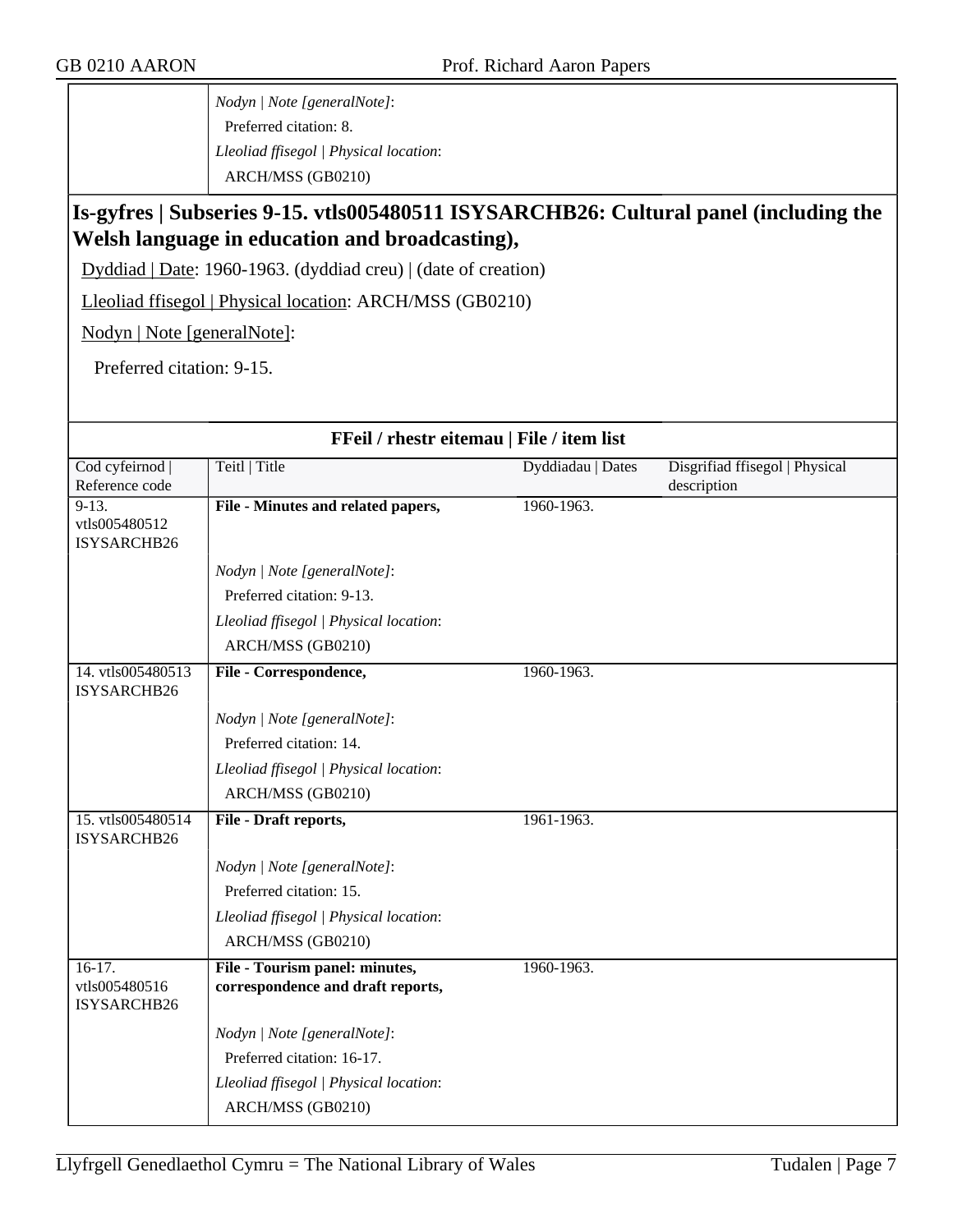# **Is-gyfres | Subseries 18-19. vtls005480517 ISYSARCHB26: Transport panel,**

Dyddiad | Date: 1960-1963. (dyddiad creu) | (date of creation)

Lleoliad ffisegol | Physical location: ARCH/MSS (GB0210)

Nodyn | Note [generalNote]:

Preferred citation: 18-19.

| FFeil / rhestr eitemau   File / item list |                                                                                                                                              |                   |                                               |
|-------------------------------------------|----------------------------------------------------------------------------------------------------------------------------------------------|-------------------|-----------------------------------------------|
| Cod cyfeirnod  <br>Reference code         | Teitl   Title                                                                                                                                | Dyddiadau   Dates | Disgrifiad ffisegol   Physical<br>description |
| 18. vtls005480518<br>ISYSARCHB26          | File - Minutes and correspondence,                                                                                                           | 1960-1963.        |                                               |
|                                           | Nodyn   Note [generalNote]:                                                                                                                  |                   |                                               |
|                                           | Preferred citation: 18.                                                                                                                      |                   |                                               |
|                                           | Lleoliad ffisegol   Physical location:                                                                                                       |                   |                                               |
|                                           | ARCH/MSS (GB0210)                                                                                                                            |                   |                                               |
| 19. vtls005480519<br>ISYSARCHB26          | File - Draft reports,                                                                                                                        | 1960-1963.        |                                               |
|                                           | Nodyn   Note [generalNote]:                                                                                                                  |                   |                                               |
|                                           | Preferred citation: 19.                                                                                                                      |                   |                                               |
|                                           | Lleoliad ffisegol   Physical location:                                                                                                       |                   |                                               |
|                                           | ARCH/MSS (GB0210)                                                                                                                            |                   |                                               |
| 20. vtls005480521<br>ISYSARCHB26          | File - Agricultural panel, with special<br>reference to the establishment of a Welsh<br>agricultural college: minutes and related<br>papers, | 1958-1962.        |                                               |
|                                           | Nodyn   Note [generalNote]:                                                                                                                  |                   |                                               |
|                                           | Preferred citation: 20.                                                                                                                      |                   |                                               |
|                                           | Lleoliad ffisegol   Physical location:                                                                                                       |                   |                                               |
|                                           | ARCH/MSS (GB0210)                                                                                                                            |                   |                                               |
| 21. vtls005480522<br>ISYSARCHB26          | File - Ad hoc committee on civil service<br>recruitment: minutes and related papers,                                                         | 1959-1960.        |                                               |
|                                           | Nodyn   Note [generalNote]:                                                                                                                  |                   |                                               |
|                                           | Preferred citation: 21.                                                                                                                      |                   |                                               |
|                                           | Lleoliad ffisegol   Physical location:                                                                                                       |                   |                                               |
|                                           | ARCH/MSS (GB0210)                                                                                                                            |                   |                                               |
| 22. vtls005480523<br>ISYSARCHB26          | File - Papers relating to the Boundary<br><b>Commission for Wales, including draft</b><br>proposals and maps,                                | 1961.             |                                               |
|                                           | Nodyn   Note [generalNote]:                                                                                                                  |                   |                                               |
|                                           | Preferred citation: 22.                                                                                                                      |                   |                                               |
|                                           | Lleoliad ffisegol   Physical location:                                                                                                       |                   |                                               |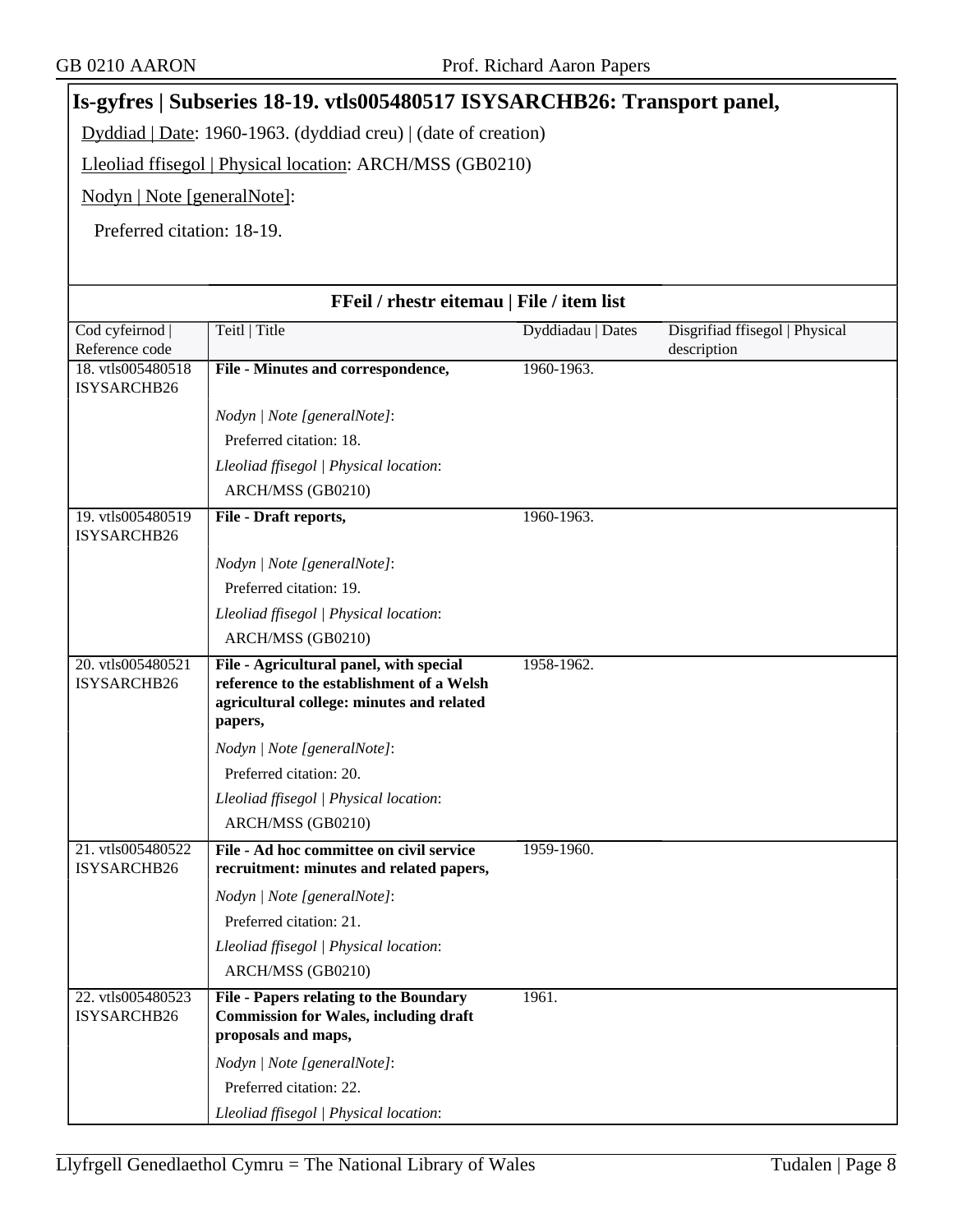|                                                                                 | ARCH/MSS (GB0210)                                                                                                                                |                   |                                               |
|---------------------------------------------------------------------------------|--------------------------------------------------------------------------------------------------------------------------------------------------|-------------------|-----------------------------------------------|
| Cyfres   Series 23-24. vtls005480524 ISYSARCHB26: BBC General Advisory Council, |                                                                                                                                                  |                   |                                               |
| Dyddiad   Date: 1963-1971. (dyddiad creu)   (date of creation)                  |                                                                                                                                                  |                   |                                               |
|                                                                                 | Lleoliad ffisegol   Physical location: ARCH/MSS (GB0210)                                                                                         |                   |                                               |
| Nodyn   Note [generalNote]:                                                     |                                                                                                                                                  |                   |                                               |
| Preferred citation: 23-24.                                                      |                                                                                                                                                  |                   |                                               |
|                                                                                 |                                                                                                                                                  |                   |                                               |
|                                                                                 | FFeil / rhestr eitemau   File / item list                                                                                                        |                   |                                               |
| Cod cyfeirnod                                                                   | Teitl   Title                                                                                                                                    | Dyddiadau   Dates | Disgrifiad ffisegol   Physical                |
| Reference code                                                                  |                                                                                                                                                  |                   | description                                   |
| $23-24.$<br>vtls005480525<br>ISYSARCHB26                                        | File - Minutes, correspondence and related<br>papers,                                                                                            | 1963-1971.        |                                               |
|                                                                                 | Nodyn   Note [generalNote]:                                                                                                                      |                   |                                               |
|                                                                                 | Preferred citation: 23-24.                                                                                                                       |                   |                                               |
|                                                                                 | Lleoliad ffisegol   Physical location:                                                                                                           |                   |                                               |
|                                                                                 | ARCH/MSS (GB0210)                                                                                                                                |                   |                                               |
|                                                                                 | Cyfres   Series 25. vtls005480526 ISYSARCHB26: Welsh medium college,                                                                             |                   |                                               |
|                                                                                 | Dyddiad   Date: 1955-1975. (dyddiad creu)   (date of creation)                                                                                   |                   |                                               |
|                                                                                 | Lleoliad ffisegol   Physical location: ARCH/MSS (GB0210)                                                                                         |                   |                                               |
| Nodyn   Note [generalNote]:                                                     |                                                                                                                                                  |                   |                                               |
| Preferred citation: 25.                                                         |                                                                                                                                                  |                   |                                               |
|                                                                                 |                                                                                                                                                  |                   |                                               |
|                                                                                 |                                                                                                                                                  |                   |                                               |
|                                                                                 | FFeil / rhestr eitemau   File / item list                                                                                                        |                   |                                               |
| Cod cyfeirnod<br>Reference code                                                 | Teitl   Title                                                                                                                                    | Dyddiadau   Dates | Disgrifiad ffisegol   Physical<br>description |
| 25. vtls005480527                                                               | File - Welsh medium college,                                                                                                                     | 1955-1975.        |                                               |
| ISYSARCHB26                                                                     |                                                                                                                                                  |                   |                                               |
|                                                                                 | Natur a chynnwys / Scope and content:                                                                                                            |                   |                                               |
|                                                                                 | Papers relating to Richard Aaron's membership of pressure groups working for the establishment of a<br>Welsh medium college of higher education. |                   |                                               |
|                                                                                 | Nodyn   Note [generalNote]:                                                                                                                      |                   |                                               |
|                                                                                 | Preferred citation: 25.                                                                                                                          |                   |                                               |
|                                                                                 | Lleoliad ffisegol   Physical location:                                                                                                           |                   |                                               |
|                                                                                 | ARCH/MSS (GB0210)                                                                                                                                |                   |                                               |
| Cyfres   Series 26. vtls005480528 ISYSARCHB26: British Academy,                 |                                                                                                                                                  |                   |                                               |
|                                                                                 | Dyddiad   Date: 1980-1981. (dyddiad creu)   (date of creation)                                                                                   |                   |                                               |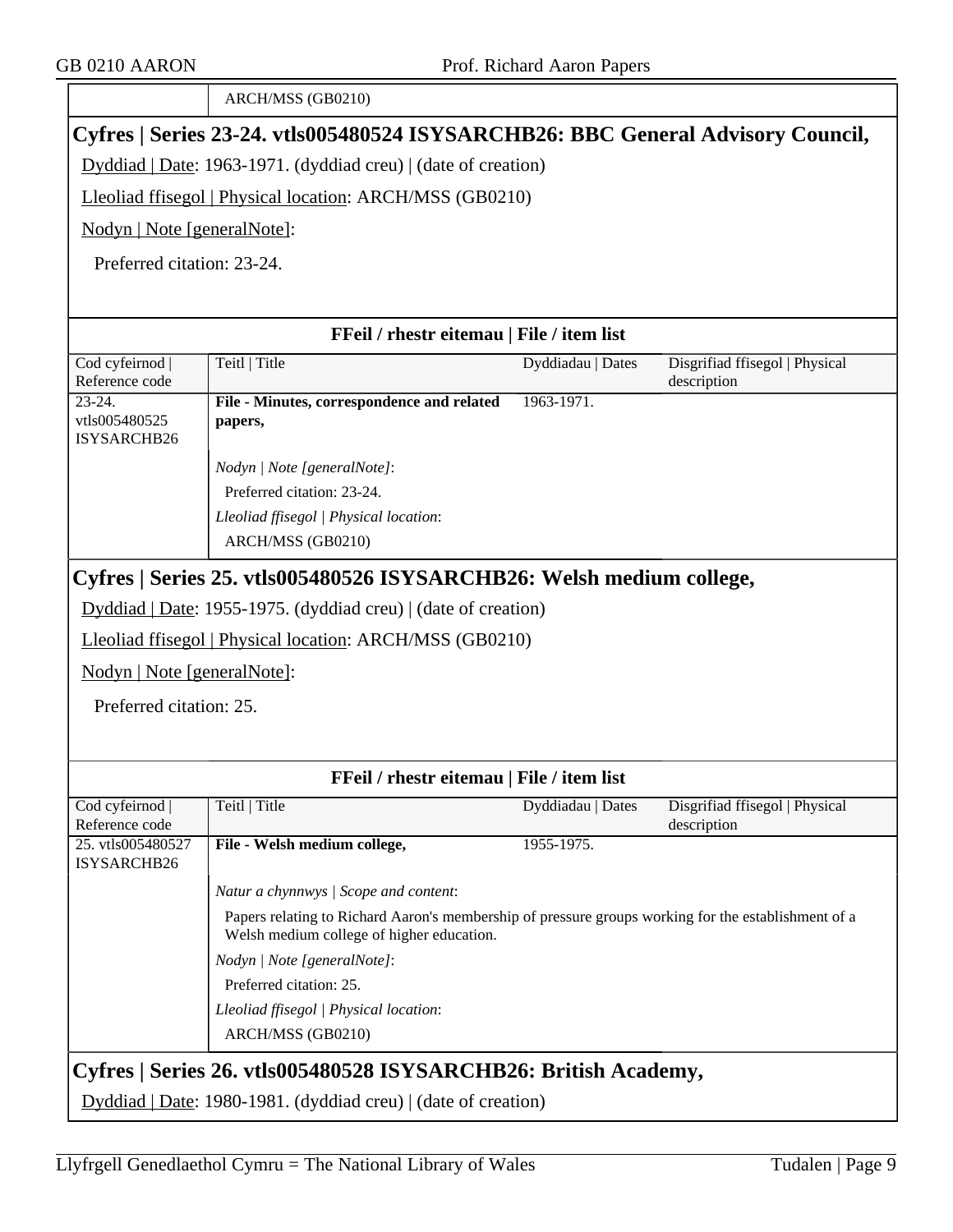Lleoliad ffisegol | Physical location: ARCH/MSS (GB0210)

Nodyn | Note [generalNote]:

Preferred citation: 26.

#### **FFeil / rhestr eitemau | File / item list**

| Cod cyfeirnod                    | Teitl   Title                                      | Dyddiadau   Dates | Disgrifiad ffisegol   Physical |
|----------------------------------|----------------------------------------------------|-------------------|--------------------------------|
| Reference code                   |                                                    |                   | description                    |
| 26. vtls005480529<br>ISYSARCHB26 | File - Discussion papers for meetings,             | 1980-1981.        |                                |
|                                  | <i>Nodyn</i>   <i>Note</i> [general <i>Note</i> ]: |                   |                                |
|                                  | Preferred citation: 26.                            |                   |                                |
|                                  | Lleoliad ffisegol   Physical location:             |                   |                                |
|                                  | ARCH/MSS (GB0210)                                  |                   |                                |
|                                  |                                                    |                   |                                |

#### **Is-fonds | Subfonds 27-31. vtls005480530 ISYSARCHB26: Philosophy teaching and research,**

Dyddiad | Date: 1936-1972. (dyddiad creu) | (date of creation)

Lleoliad ffisegol | Physical location: ARCH/MSS (GB0210)

Nodyn | Note [generalNote]:

Preferred citation: 27-31.

| FFeil / rhestr eitemau   File / item list |                                         |                   |                                |
|-------------------------------------------|-----------------------------------------|-------------------|--------------------------------|
| $\overline{\text{Cod}}$ cyfeirnod         | Teitl   Title                           | Dyddiadau   Dates | Disgrifiad ffisegol   Physical |
| Reference code                            |                                         |                   | description                    |
| 27. vtls005480531                         | File - Philosophy teaching notes.       |                   |                                |
| ISYSARCHB26                               |                                         |                   |                                |
|                                           | Nodyn   Note [generalNote]:             |                   |                                |
|                                           | Preferred citation: 27.                 |                   |                                |
|                                           | Lleoliad ffisegol   Physical location:  |                   |                                |
|                                           | ARCH/MSS (GB0210)                       |                   |                                |
| 28. vtls005480532                         | File - Miscellaneous draft lectures and | $[1950s-1970s]$ . |                                |
| <b>ISYSARCHB26</b>                        | articles by Richard Aaron,              |                   |                                |
|                                           | Nodyn   Note [generalNote]:             |                   |                                |
|                                           | Preferred citation: 28.                 |                   |                                |
|                                           | Lleoliad ffisegol   Physical location:  |                   |                                |
|                                           | ARCH/MSS (GB0210)                       |                   |                                |
| 29. vtls005480533                         | File - Manuscript and typescript drafts | $[c.1971]$ .      |                                |
| <b>ISYSARCHB26</b>                        | of Knowing and the Function of Reason   |                   |                                |
|                                           | (Oxford, 1971),                         |                   |                                |
|                                           | Nodyn   Note [generalNote]:             |                   |                                |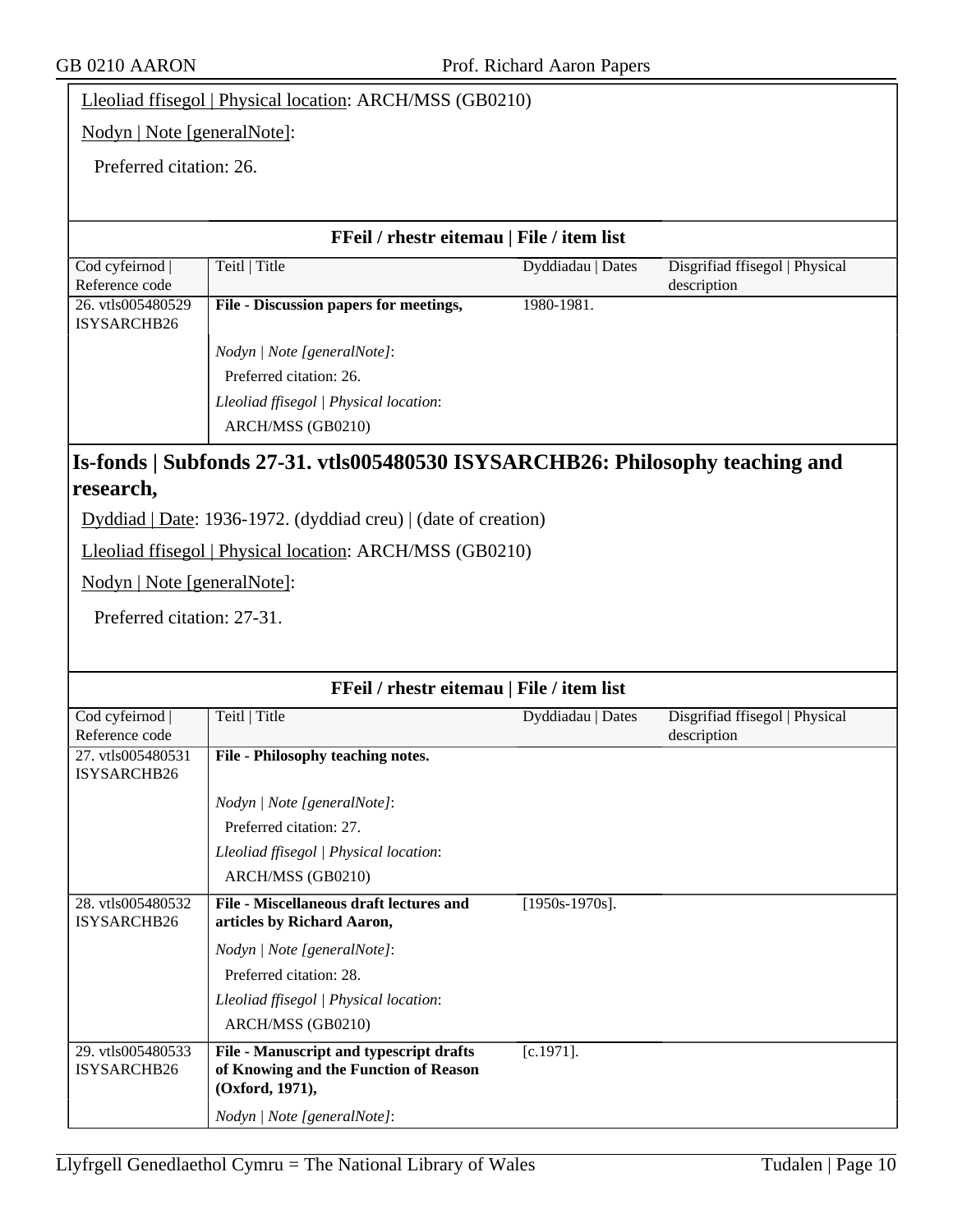|                                  | Preferred citation: 29.                                                                                                           |                   |                                               |
|----------------------------------|-----------------------------------------------------------------------------------------------------------------------------------|-------------------|-----------------------------------------------|
|                                  | Lleoliad ffisegol   Physical location:                                                                                            |                   |                                               |
|                                  | ARCH/MSS (GB0210)                                                                                                                 |                   |                                               |
| 30. vtls005480534<br>ISYSARCHB26 | File - Typescript draft of an unpublished<br>monograph, 'Comte, Mill and Durkheim:<br>the epistemological issues',                | $[?1970s]$ .      |                                               |
|                                  | Nodyn   Note [generalNote]:                                                                                                       |                   |                                               |
|                                  | Preferred citation: 30.                                                                                                           |                   |                                               |
|                                  | Lleoliad ffisegol   Physical location:                                                                                            |                   |                                               |
|                                  | ARCH/MSS (GB0210)                                                                                                                 |                   |                                               |
| 31. vtls005480535<br>ISYSARCHB26 | File - Reviews of published work by<br>Richard Aaron, together with related<br>correspondence and offprints by other<br>scholars, | 1936-1972.        |                                               |
|                                  | Nodyn   Note [generalNote]:                                                                                                       |                   |                                               |
|                                  | Preferred citation: 31.                                                                                                           |                   |                                               |
|                                  | Lleoliad ffisegol   Physical location:                                                                                            |                   |                                               |
|                                  | ARCH/MSS (GB0210)                                                                                                                 |                   |                                               |
|                                  | Is-fonds   Subfonds 32-37. vtls005480536 ISYSARCHB26: Miscellaneous,                                                              |                   |                                               |
|                                  | Dyddiad   Date: 1904-1977. (dyddiad creu)   (date of creation)                                                                    |                   |                                               |
|                                  | Lleoliad ffisegol   Physical location: ARCH/MSS (GB0210)                                                                          |                   |                                               |
|                                  | Nodyn   Note [generalNote]:                                                                                                       |                   |                                               |
| Preferred citation: 32-37.       |                                                                                                                                   |                   |                                               |
|                                  |                                                                                                                                   |                   |                                               |
|                                  |                                                                                                                                   |                   |                                               |
|                                  | FFeil / rhestr eitemau   File / item list                                                                                         |                   |                                               |
| Cod cyfeirnod<br>Reference code  | Teitl   Title                                                                                                                     | Dyddiadau   Dates | Disgrifiad ffisegol   Physical<br>description |
| 32. vtls005480537<br>ISYSARCHB26 | File - Articles, lectures and drafts by<br>Richard Aaron, on various topics,                                                      | 1956-1977.        |                                               |
|                                  | Nodyn   Note [generalNote]:                                                                                                       |                   |                                               |
|                                  | Preferred citation: 32.                                                                                                           |                   |                                               |
|                                  | Lleoliad ffisegol   Physical location:                                                                                            |                   |                                               |
|                                  | ARCH/MSS (GB0210)                                                                                                                 |                   |                                               |
| 33. vtls005480538<br>ISYSARCHB26 | File - Miscellaneous personal and family<br>papers,                                                                               | 1904-1977.        |                                               |
|                                  | Nodyn   Note [generalNote]:                                                                                                       |                   |                                               |
|                                  | Preferred citation: 33.                                                                                                           |                   |                                               |
|                                  | Lleoliad ffisegol   Physical location:                                                                                            |                   |                                               |
|                                  | ARCH/MSS (GB0210)                                                                                                                 |                   |                                               |
| 34. vtls005480539<br>ISYSARCHB26 | File - Correspondence and notes relating<br>to the resignation of Goronwy Rees                                                    | 1956.             |                                               |